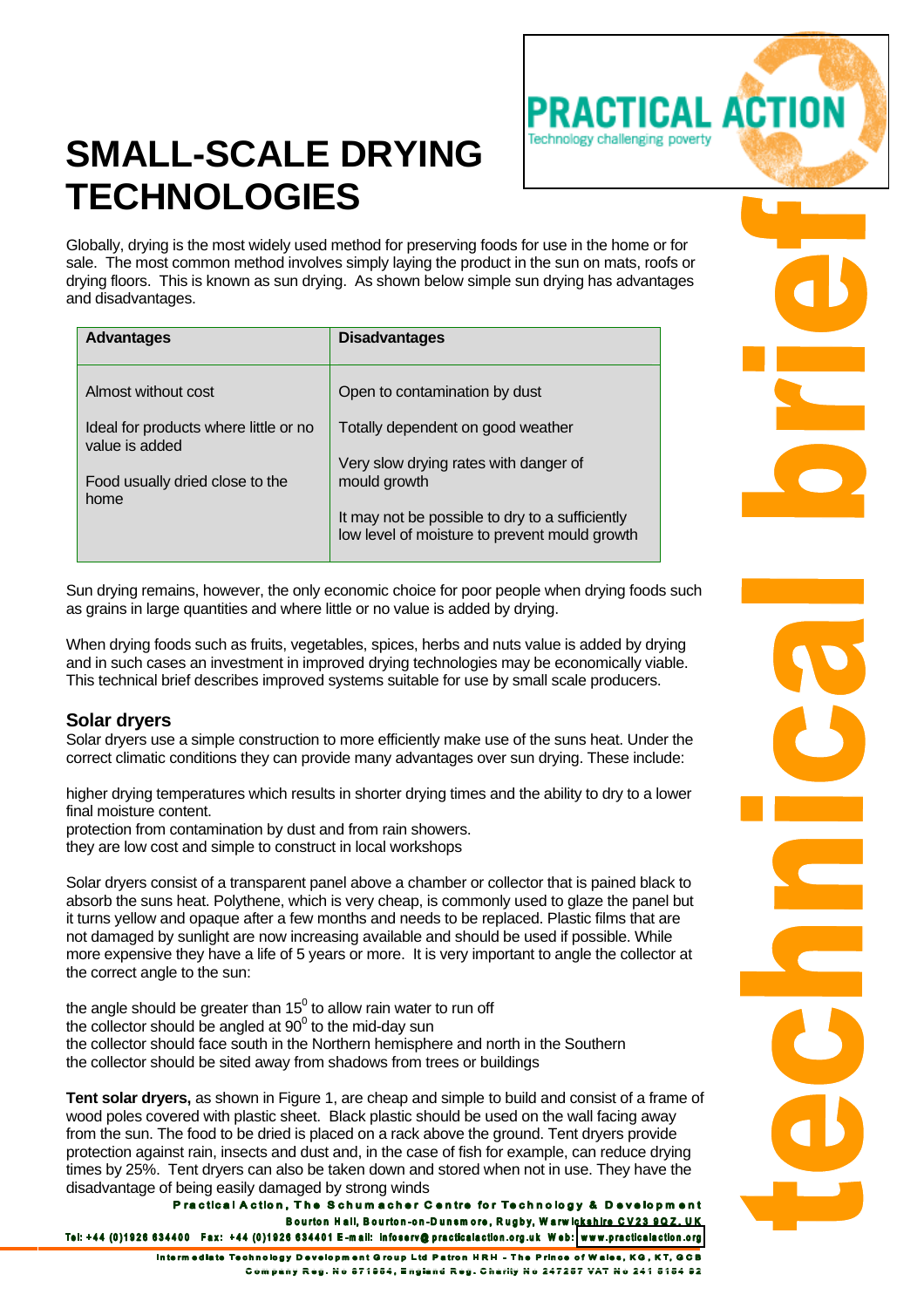

Figure 1: Typical tent solar dryer



The **Brace solar dryer** as

shown in Figure 2 has been widely used for small scale food drying. It consists of a wooden box with a hinged transparent lid. The inside is painted black and the food supported on a mesh tray above the dryer floor. Air flows into the chamber through holes in the front and exits from vents at the top of the back wall. Brace type dryers achieve higher temperatures, and thus shorter drying times, than tent dryers.

Figure 2: Typical brace type dryer

A further design of solar dryer uses of a separate solar collector which supplies heated air to a chamber containing trays of food. This is known as an indirect solar dryer and a typical design is shown in Fig

3. Dryers of this type have several advantages over direct dryers which include:

- the food is not exposed to the direct rays of the sun which reduces the loss of colour and vitamins.
- the collector can be large and thus heat greater quantities of air

Indirect dryers are, however, more expensive and complex to construct.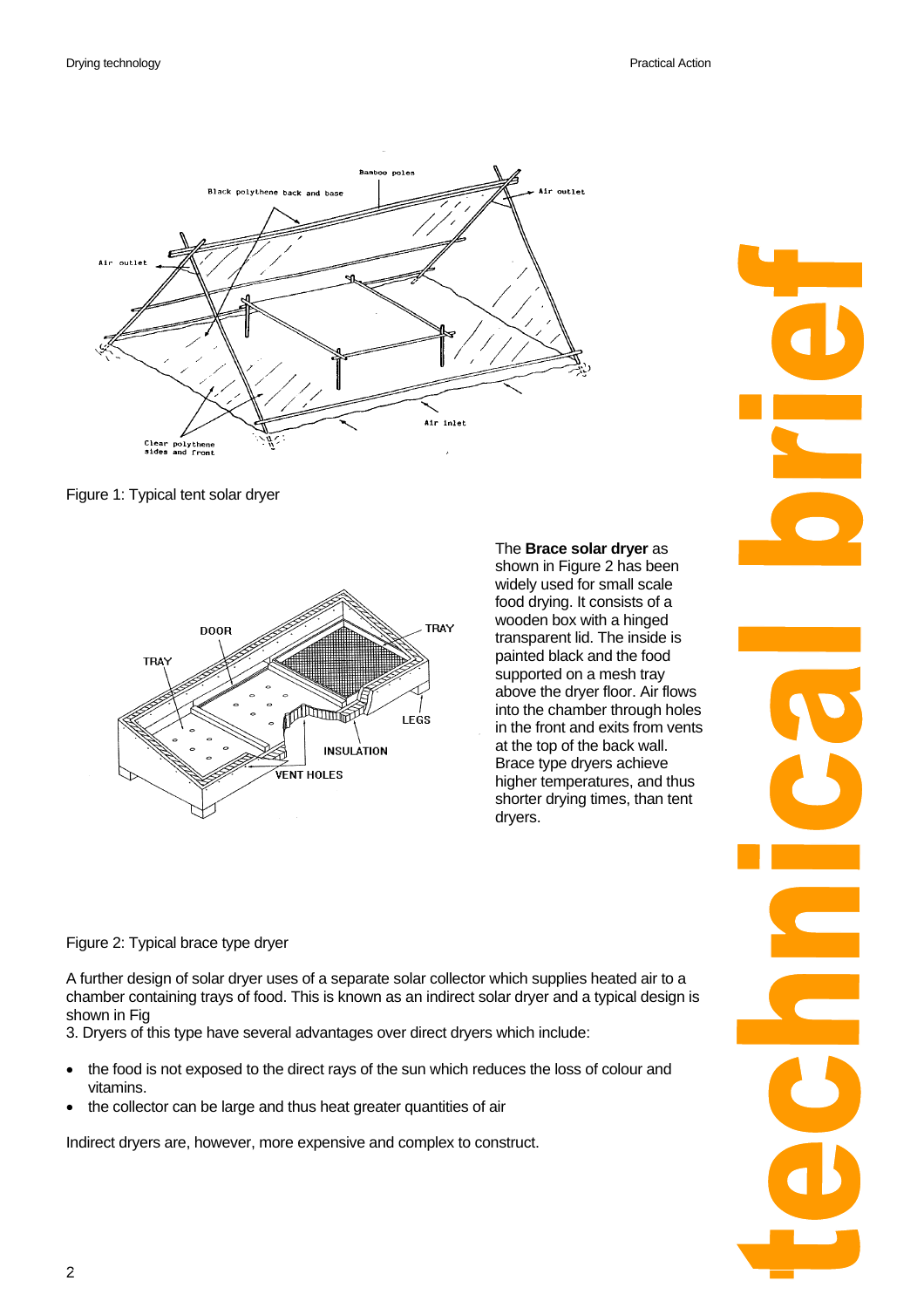

Figure 3: Indirect solar dryer

The obvious problem with solar dryers is their inability to work when there is little or no sunlight. The **McDowell dryer**  shown in Fig 4 attempts to overcome this problem by combining solar heat and heat from wood burning in a fire box. The Mc Dowell dryer consists of a block structure with a fire box at one end. Heat from the fire passes through a metal pipe below the tray of food and exits via a chimney. The whole structure supports a glazed solar roof.



Figure 4: McDowell mixed dryer

**Small Electric Dryers,** as shown in Figure 5, can be constructed at a cost equal to or less than the solar dryers described above. Typically, such a dryer consists of a plywood box one metre cube, with a door to the front. Between 6 and 10 mesh trays are supported on wooden runners